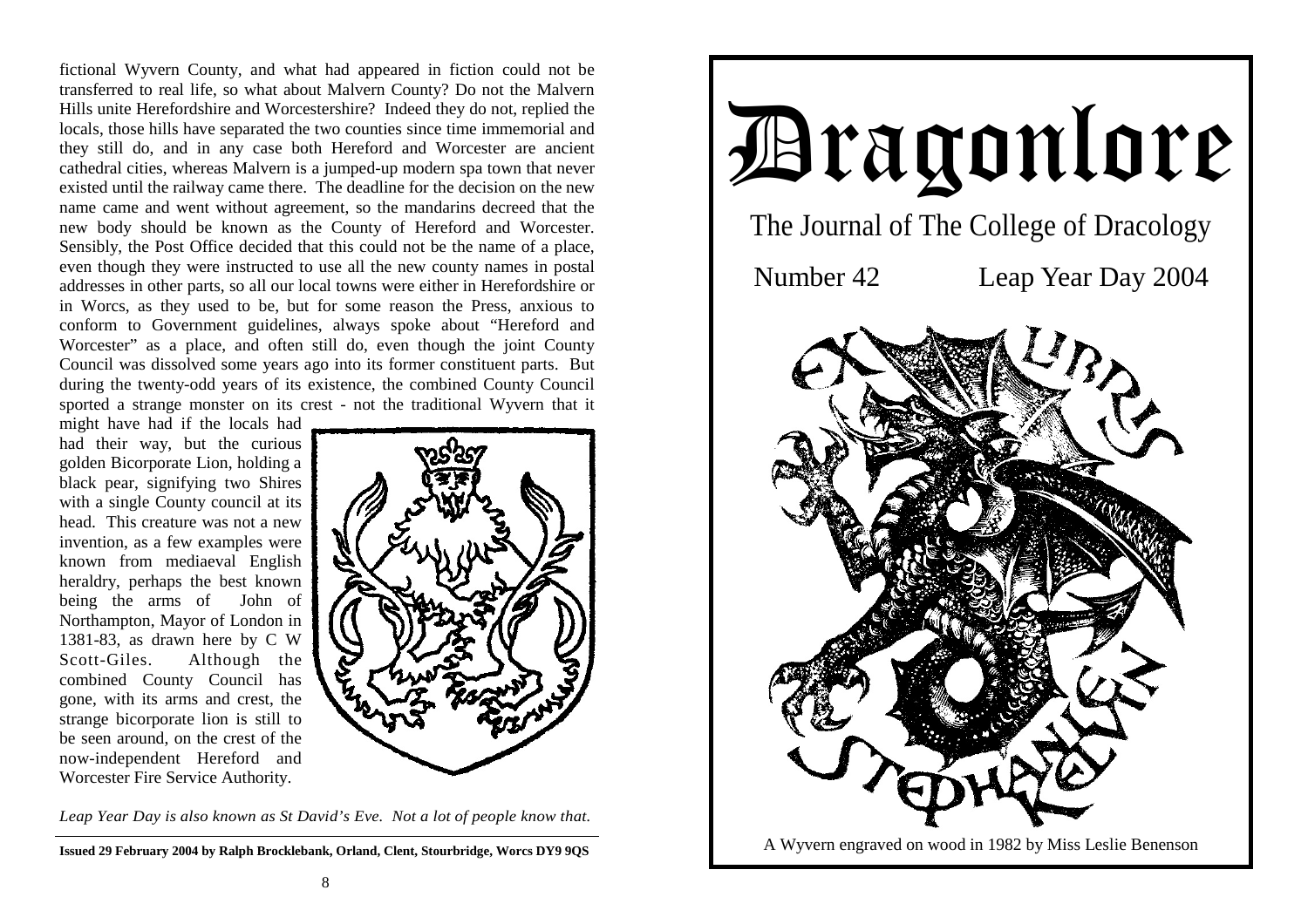### **The College of Dracology for the Study of Fabulous Beasts**

The picture on the cover is from a bookplate designed for the late Stephanie Kelvin, a print of which is presented to each new member of The Bookplate Society by her husband Brian Schofield. This Society not only publishes a newsletter and a Journal, but produces a new book on the subject of bookplates every year. Last year's book was **Some Bookplates of Heralds and Related Ex-Libris** by Brian North Lee (London, 2003), and as one would expect, the great majority of the 146 bookplates illustrated are armorial in content. It is therefore no surprise to find a quota of fabulous beasts, with Griffins the most popular, appearing on four plates, Dragons next, on two, with single showings of Pelicans, a Sagittary, an Heraldic Antelope (*see below*), Unicorns, Martlets, Sea Horses and, best of all, a Male Griffin. This



last is on Peter Spurrier's bookplate (so the creature is holding a Spur), and with luck we shall be hearing more about it in the future. The Unicorns are on the arms of John Brooke-Little (*see No 17*) from a drawing by Robert Parsons, while the Sagittary is the crest of the late Sir Colin Cole, Garter, another authority on heraldic monsters.

 While on the subject of bookplates, mention should be made of three volumes intended as a kind of Who's Who of Heraldists, not only heralds but heraldic writers and artists as well, by Z G Alexy, **Ex Libris Armales** (Böhlau, 1983, 1984, 1985), which contain between them some two hundred and twenty actual bookplates, many in colour and not a few designed by Alexy himself. Among the great variety of heraldic

designs, thirty contain fabulous beasts, with Griffins again being the favourite monster with ten showings. Dragons again come next, with five (two of these being attacked by St George), and then Two-headed Eagles with four examples, to which might be added an odd Three-headed Eagle. There are three Pelicans, and single appearances of a Greek Sphinx, a Sea-Lion, a Mermaid, a Dolphin, an Unicorn, a Pegasus and an Heraldic Panther.

and to distinguish the ancient two-legged variety they resurrected the ancient word Wyvern or wiver, meaning a worm or serpent (the word is cognate with "viper"). This does at least remind us of the serpentine derivation of Dragons, but it is a pity if it implies that the Wyvern is not a true Dragon, which it is. It is also more consistent anatomically than the four-legged sort, comparing well with birds and bats, the other flying vertebrates. On the side, it might be noted that the heralds did the same thing with the Griffin, as the original classical Gryphon had all four legs belonging to the lion, and only the head and wings from the eagle. When the front legs became taloned like an eagle's (actually the eagle's back legs, as his front legs were his wings), this new form was accepted as a proper Griffin and the old type was re-named the Opinicus. It has been suggested that it was the prevalence of Griffins that led to the development of the four-legged Dragon - just another four-legged beast with wings added! Incidentally, the Centaur is another ancient creature with a total of six limbs - how did they get away with it? Of course, adding wings to a four-limbed creature was widespread in the ancient Middle East, but there has been no suggestion that the Dragon we know evolved from a lizard or crocodile with added wings. It seems more likely that the earliest Dragons were sea serpents with fins, and indeed early Wyverns had rayed fins rather than jointed wings, but then the creatures found on mediaeval seals had feathered wings like birds, so the puzzle remains. It is certain that Wyverns have a lot to be worried about.

 One rather nice story about a Wyvern concerns the two Midland counties of Hereford and Worcester. When they were told that neither county was large enough on its own to be viable so they would have to merge, they were asked to suggest a new name for the combined county. Mindful of Hereford



*Wyvern from the Bayeux Tapestry* 

on the River Wye and Worcester on the Severn, the name Wyvern was proposed. However, the mandarins in Whitehall said that this was unacceptable, because there had been a TV police drama series set in a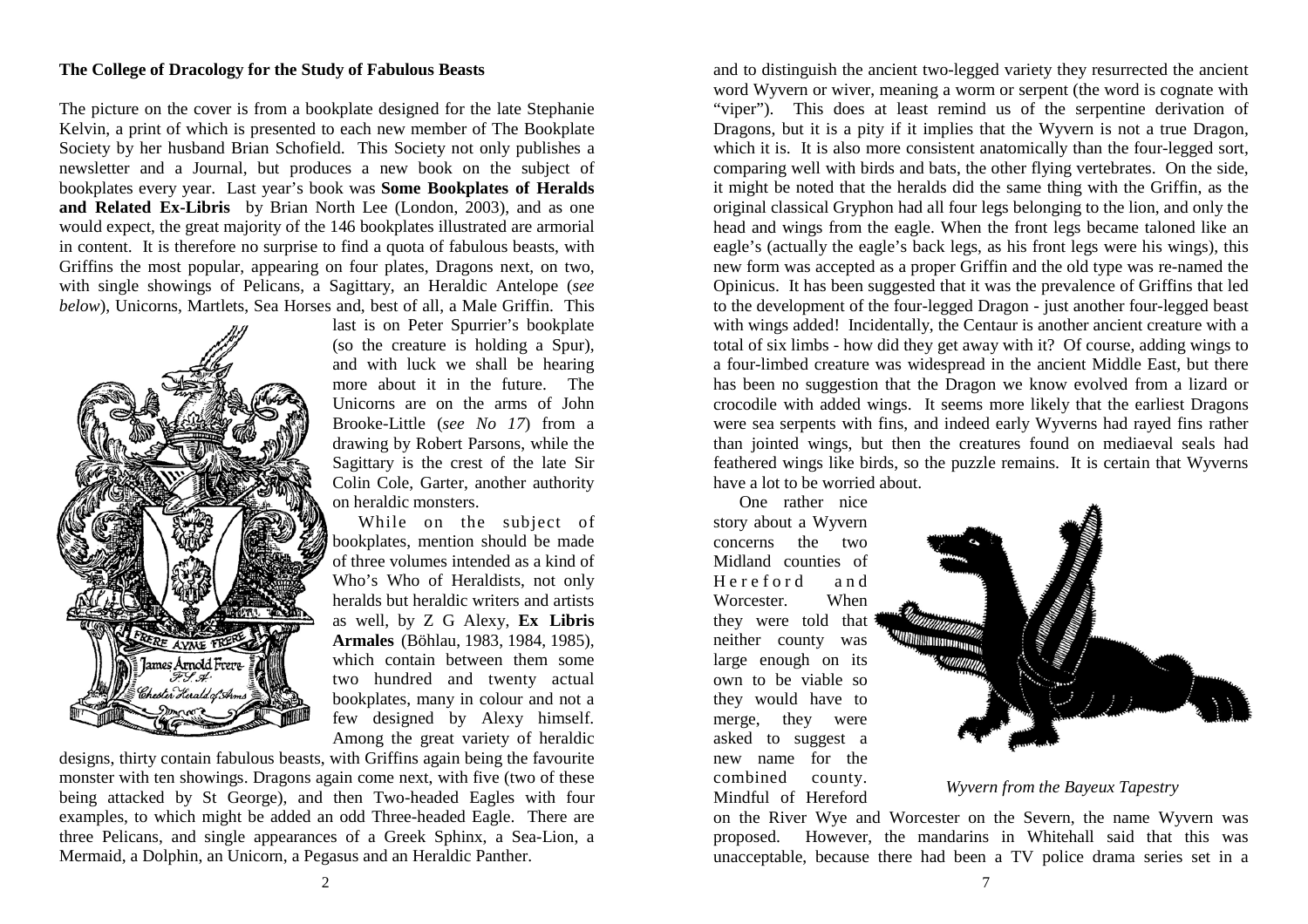# **Another New Dolphin**

Roland Godolphin Symons, to give him his full name, has been granted arms of such eminent beauty and simplicity that it is difficult to believe that nothing like it has ever been used before. The blazon reads *Or, a pall engrailed moline azure,* with a crest of an heraldic dolphin urinant crowned rayonny Or. The motto is *WHY NOT I.* The pall (which I think I would have called a shakefork) and the motto both emphasise that his surname is spelled with a "Y" but it is the crest that is our main interest, being the heraldic monster (*see Nos 21 & 22*). The word "urinant" really just means standing on its head, as applied to fishes (and the Dolphin was the



King of the Fishes) but this one is shaped like the letter S to repeat Roland's last initial. To complete the set, it could be said that the tincture of the field and of the crest is the start of his first name, spelled backwards. The design must have been of his own devising, and I am sure he feels it was worth waiting for. Congratulations, Roland.

# **An Alphabet of Queries (26)**

Why is the Wyvern so wily and wild, waving its wings so wide? Perhaps he is disgruntled at having been replaced as the exemplar of the Dragon type in English heraldry by the four-legged variety. On the continent of Europe all Dragons are treated equally and are simply blazoned as such, it usually being up to the artist to decide on purely aesthetic grounds how many legs to put. English heralds, on the other hand, certainly since Tudor times, have insisted that anything called a Dragon must have four legs as well as a pair of wings,

# **Fabulous Beasts in Norwegian Civic Arms**

Norway is divided into nineteen districts or counties (*fylkeskommune*) each of which is further sub-divided into parishes or communes (called municipalities), and some twenty years ago a great effort was made to get the majority of these civic bodies to have simple modern arms, based on emblems previously in use wherever possible. The results appeared in a handsome volume called **Norske Kommune Våpen** by Hans Cappelen and Knut Johannessen (Oslo, 1987) which illustrates over 300 of these arms in colour, with notes on their blazon, origin, symbolism and use, together with chapters on the history of heraldry in Norway, the development of municipal arms and the rules of composition and laws governing their use. Although all in Norwegian, there is an illustrated glossary of terms, which is quite helpful

(*see sample, right*), and a brief summary in English at the end.



Since the book was published, a good *1 Havbukk. 2 Bevingt fisk. 3 Basilisk. 4 Enhjo/rning. 5 Jomfru i fjaerham. 6 Valravn.*

many of the 178 then-unarmigerous municipalities have acquired official arms following the procedures then laid out. Most of the arms here displayed have only one charge, one colour and one metal, and the charge, whether an heraldic ordinary or some creature or common object, is always shown in simple outline without shading, leading to a very modern style. Among the charges are a host of animals, birds and fish - bear, reindeer, elk, muskox,



wolf, fox, lynx, horse, lion, raven, swan, seagull, cormorant, blackcock, salmon, seal, whale, lobster and herring among others, but of particular interest to us are the golden Griffin on red of Troms county (*left*), and, amongst the municipalities, the silver Lindorm on red of Skiptvet, like a Wyvern, Stjørdal's golden Lindorm, also on red and rather different, Borre's silver Mermaid (*havfrue, or fish-woman)*  and the golden demi-Griffin on blue of Bjarkøy (*all shown* 

*below*). Perhaps among the newer designs there will be some more heraldic monsters, but it is clear that fabulous beasts form a notable part of the Norwegian tradition. (As an aside, I was amused to see that a place called

Ørland had the very simple arms *Venstre skrådelt av sølv og svart = Per bend sinister argent and sable.)*